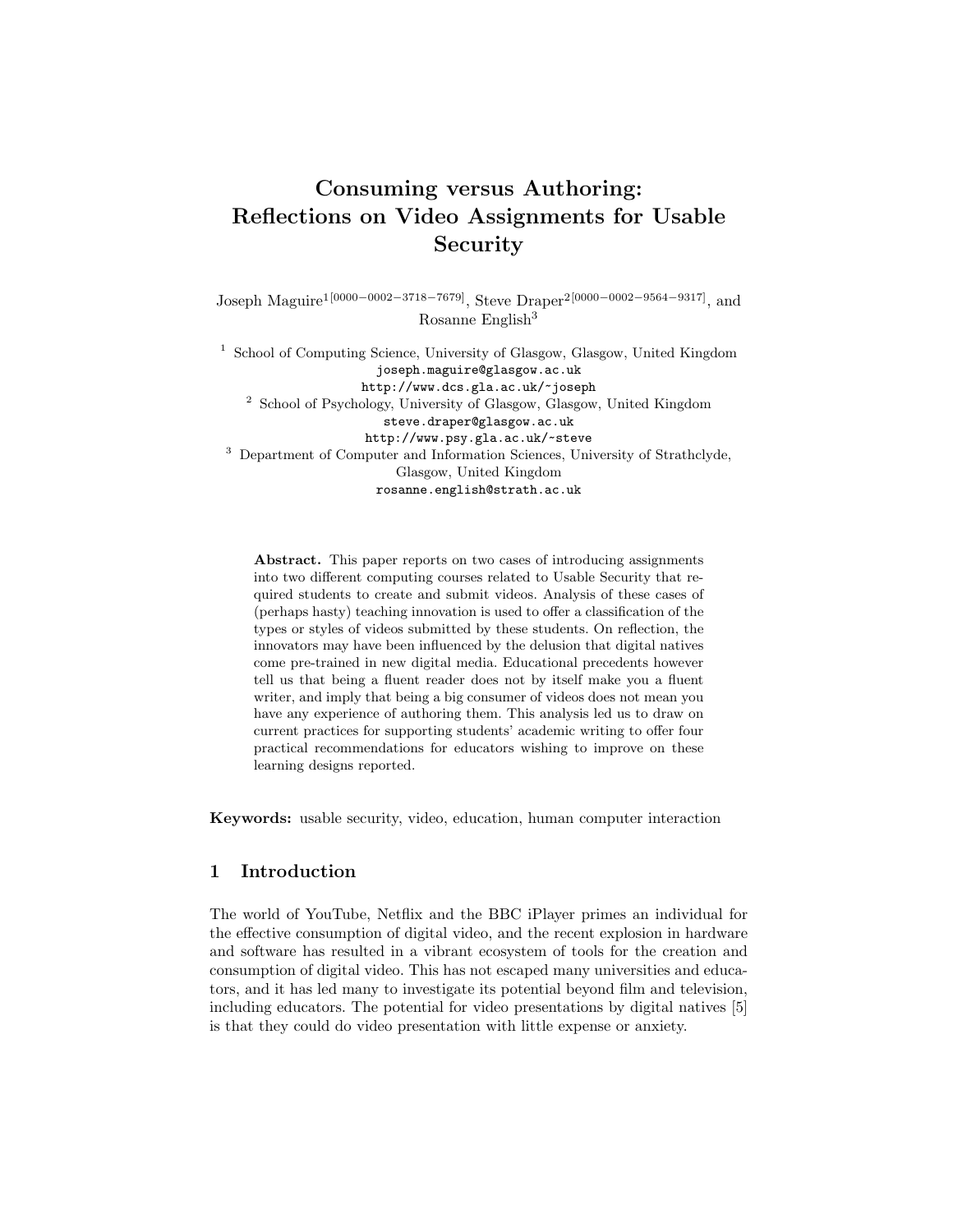The ability to give a persuasive presentation is an important attribute of many graduates [1]. Nevertheless, physical presentations are a potentially expensive assessment approach, e.g. booking space, coordinating audience and speakers etc. Digital video presentations present an opportunity for assessors as they can require students to can capture content and upload it for assessment purposes. The added benefit is that students can rehearse and refine content until they are confident in it – rather than the one shot they have with a traditional presentation.

The educational rationale is quite simple: learners could use video presentations to demonstrate comprehension or insight into a specific problem or challenge. An example could be development of an authentication interface. In this paper we report on the use of video presentations by students across two security courses in computing science.

The contributions of this paper are:

- Reflections and observations on using video presentations by students on security courses in computing science.
- A classification of styles of student-produced videos
- Recommendations for possible guidance for using video presentations for assessment.

## 2 Background

Presentations are valuable in facilitating assessment of a higher cognitive ability [2]. Furthermore, in terms of performance, in presentations versus written assessments individuals tend to perform better and receive higher scores [4]. Moreover, presentations are an authentic assessment task that help students develop communication skills. Such communication skills are also recognised as an important graduate attribute by many universities [1].

Despite these benefits, presentations are often underused. One possible explanation for this is that presentations are expensive to coordinate for assessors. In this digital age it is a natural progression to consider submission of a digital video presentation instead of a traditional, physical presentation. The educational rationale for such digital presentation is that students benefit from critical rehearsal, re-expression and application of material already delivered in the course as well as complementing it with their own insight and material. Students can keep refining the presentation until they are satisfied with the artefact.

The expectation is that students will reflect on how to structure and tailor the presentation to meet the needs of the audience, in this case the assessor. This assumption itself is not revolutionary, Piaget argued that expression is curtailed when learners discuss concepts with teachers so as not to bore them, but when discussing concepts with peers they are far more likely to use fuller descriptions. Furthermore, students are effectively learning by teaching when developing content for the consumption of others, not dissimilar to the ongoing education of surgeons - "see one, do one, teach one".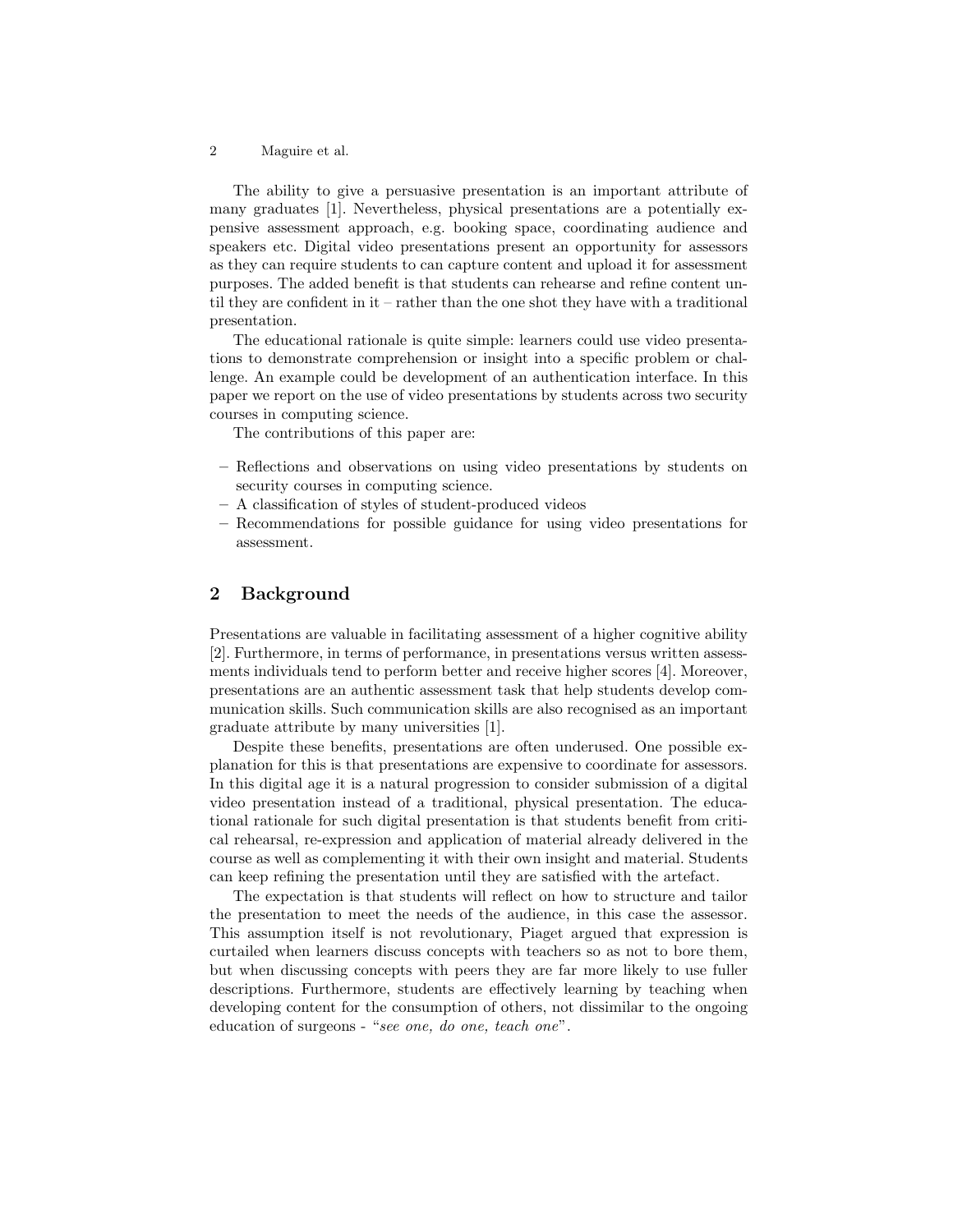Nevertheless, such activity does not necessitate the use of video and could simply be delivered as a traditional oral presentation. However, the assumption is that digitally native students are not only sufficiently competent to produce videos, but can do so more creatively. This is in part because students can continually rehearse, refine and alter the video before deciding it is ready for dissemination. There is also the added benefit that the video itself could act as an artefact for on-going use by peers to support revision of course content.

For these reasons, we explored the use of video presentations as a form of assessment through two case studies on security courses across two institutions. One assessment for a usable security course, the other a technical security course. As students are predominantly digital natives, these assessments were set without guidance on creating digital presentations.

## 3 Early Efforts

The initial pilot of using digital video as part of in-course assessment was to explore the use of video presentations with 'non-technical' students enrolled on a philosophy course exploring cyber space, circa 2007 [3]. The task was to produce a video presentation and distribute the video as a podcast. The class comprised of 24 students, instructed to form teams of two or three to produce a ten-minute presentation on a course-specific topic of choice.

A significant challenge of the early effort was devising a marking scheme to ensure that students focused on content, rather than technical wizardry a challenge that is recognised and appreciated by many educators who have explored the use of digital video in higher education [6].



Fig. 1. Marking scheme for video assignments

Consequently, the marking scheme was devised to emphasise the importance of content and reduce the significance of technical aspects. Figure 1, on page 3, illustrates the marking scheme. The marking scheme comprised of five components: RSS feed, video-file, time-spent, content and log report. The final score is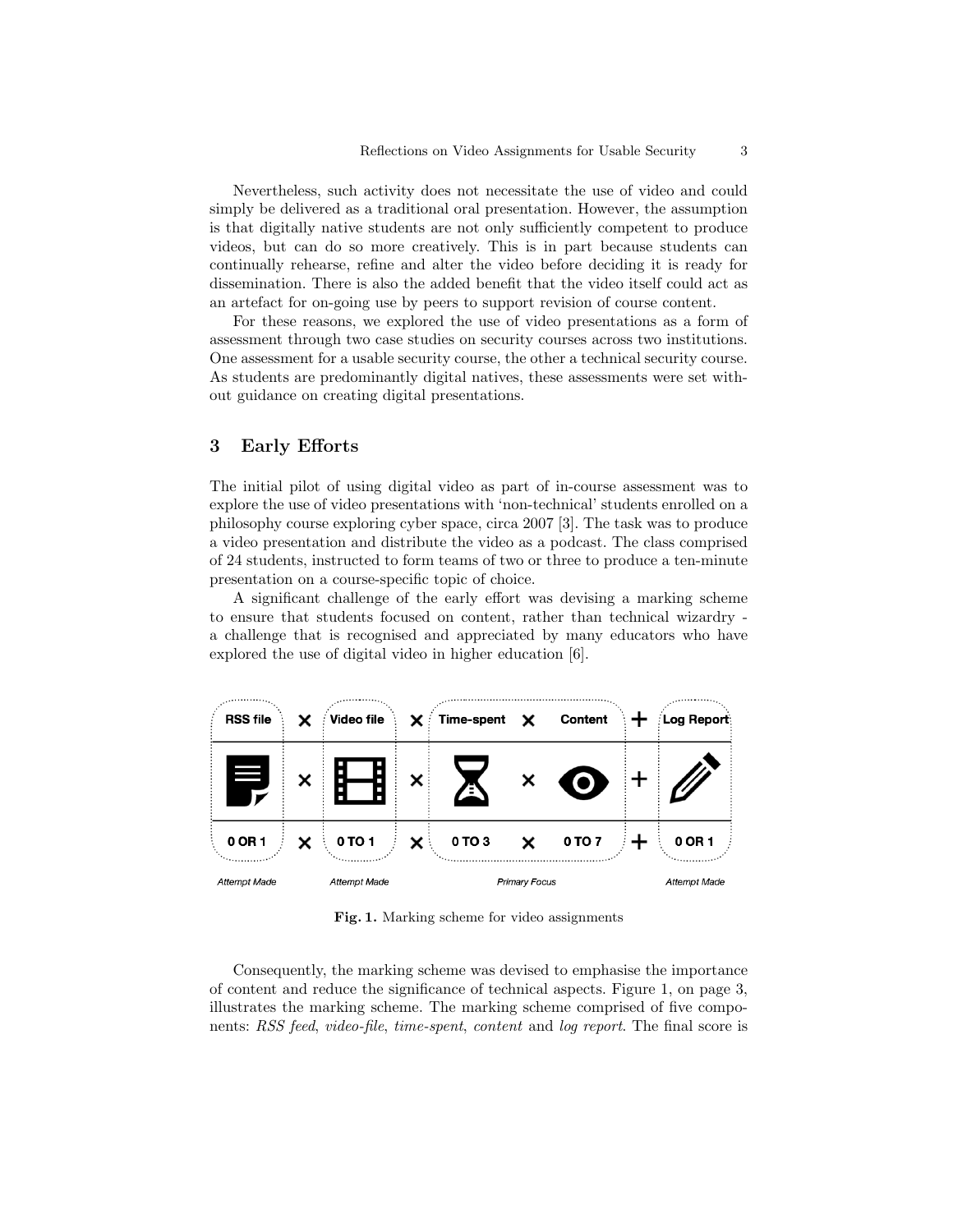achieved by multiplying the first four components and adding the final component. The interplay of components affords emphasise on video content and less focus on technical concerns.

The technical elements of creating an RSS feed and video file had a score of either 0 or 1. A team simply had to submit a RSS feed and video file to attain 1 mark in each case. The RSS file and video file could be technically flawed and a team would still attain 1 mark for each component, but teams had to make an attempt. Teams would only receive a score of 0 in either case if they made no real attempt. Consequently, teams were not punished or rewarded for technical brilliance, they simply had to demonstrate an understanding of the technical elements of a video podcast.

The remaining components of time-spent and content had scores of 0 to 3 and 0 to 7 respectively. The interplay of components affords the marking to recognise a team may have spent considerable energy researching and producing content, but the content itself is still not optimal. A team could demonstrate time spent by optionally including additional material with their submission (e.g. scripts, bibliography, notes). Therefore, a marker could award a low score for content, but a high score for time-spent, essentially signally to the student that while they may have research and considered content, the end presentation could be improved in various.

However, while we felt the marking scheme was concise and concrete the resulting artefacts from teams were mixed. It was not clear what teams found more challenging: technical video production or creating an effective presentation. Upon reflection and in conversation with students it became obvious that higher scoring teams had actually completed a similar, novel assessment in a previous course, that of creating a web resource for other students. This suggests that rather than being a native skill, it may depend on practice. The conclusion from this early effort was that unique, unrepeated assessment types will probably led to poorer results.

## 4 Case Studies

The following two case studies explore the use of video in two cyber security courses across two different institutions. The primary motivation in both cases was to gain deeper insight into student comprehension and further investigation of specific topics.

#### 4.1 Usable Security

The first case study was the use of video presentations to demonstrate the development and creation of a proactive password interface for minors. The assignment expected students to produce a 10-minute video presentation that outlined the key challenges of the specific context, the devised interface and potential test cases for evaluation. The class compromised of approximately 80 students and they were expected to form teams of no more than three members, but no less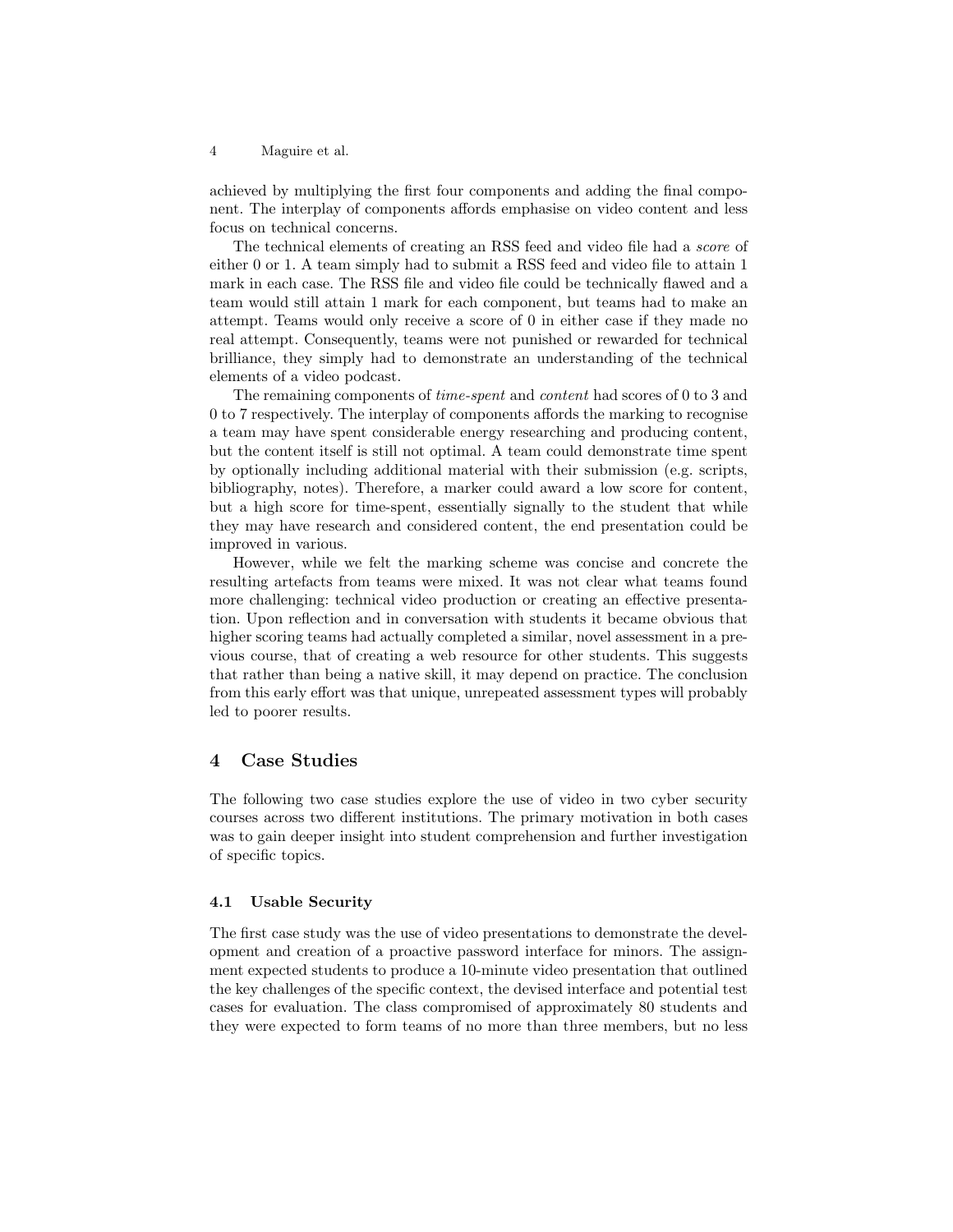| <b>COMPOSITION</b>                                                                                                                                                                                                                                                                                                                    |                                                                                                                                                                                                                                                                                                                                                                                                                                                                                   | <b>SPEAKER ROLES</b>                                                                                                                                                                                                                                                  |                                                                                                                                                                                                                                                                                                                                                                                                                           | <b>TONE</b>                                                                                                                                                                                                                                                                                                                                                                                                                                                                                                                                                                                                                                                                                                                      |  |
|---------------------------------------------------------------------------------------------------------------------------------------------------------------------------------------------------------------------------------------------------------------------------------------------------------------------------------------|-----------------------------------------------------------------------------------------------------------------------------------------------------------------------------------------------------------------------------------------------------------------------------------------------------------------------------------------------------------------------------------------------------------------------------------------------------------------------------------|-----------------------------------------------------------------------------------------------------------------------------------------------------------------------------------------------------------------------------------------------------------------------|---------------------------------------------------------------------------------------------------------------------------------------------------------------------------------------------------------------------------------------------------------------------------------------------------------------------------------------------------------------------------------------------------------------------------|----------------------------------------------------------------------------------------------------------------------------------------------------------------------------------------------------------------------------------------------------------------------------------------------------------------------------------------------------------------------------------------------------------------------------------------------------------------------------------------------------------------------------------------------------------------------------------------------------------------------------------------------------------------------------------------------------------------------------------|--|
| Description                                                                                                                                                                                                                                                                                                                           | C<br>Benefits<br>Concerns                                                                                                                                                                                                                                                                                                                                                                                                                                                         | Description                                                                                                                                                                                                                                                           | $\mathcal{C}$<br><b>Benefits</b><br>Concerns                                                                                                                                                                                                                                                                                                                                                                              | $\mathcal{C}$<br>Description<br>Benefits<br>Concerns                                                                                                                                                                                                                                                                                                                                                                                                                                                                                                                                                                                                                                                                             |  |
| Lecture. Teams Optimal<br>would<br>cally<br>speakers<br>a<br>camera<br>supporting<br>slides<br>in<br>study facility.                                                                                                                                                                                                                  | for<br>typi-delivering<br>capture knowledge,<br>using but less so for<br>smartphone communicating<br>giving the merits<br>of<br>lecture with an artefact, e.g.<br>interface.<br>an<br>a Speakers<br>often<br>theatre or group struggled to in-<br>teract with the<br>artefact or sup-<br>porting slides or<br>material.                                                                                                                                                           | Instructor.<br>The<br>speaker was<br>would<br>the<br>οf<br>and<br>cally<br>through a script discussed,<br><b>or</b><br>series<br>bullet points.                                                                                                                       | The<br>approach<br>beneficial<br>adopt for nervous stu-<br>approach dents that were<br>teacher not confident in<br>methodi-the material or<br>progress the areas being<br>but<br>of such a style was<br>not<br>engaging<br>distinct.<br><b>or</b><br>The<br>approach<br>does<br>require<br>coordina-<br>some<br>between<br>tion<br>members.                                                                               | The<br>Formal.<br>approach<br>The<br>majority is<br>generally<br>of<br>speakers optimal<br>for<br>adopted a for-conveying<br>mal tone when knowledge<br>and<br>delivering<br>the the virtues<br>– of<br>presentation.<br>particular<br>$\mathbf{a}$<br>$\rm The$<br>approach interface<br><b>or</b><br>often exhibited solution.<br>How-<br>planning,<br>speakers<br>but ever,<br>also<br>had<br>the were often not<br>potential<br>be engaging<br>and<br>disjointed<br>as often<br>lacked<br>students would imagination<br>in<br>work on silo-ed terms of how to<br>segments.<br>stimulate<br>the<br>audience.                                                                                                                  |  |
| Narration.<br>would and<br>$\mathrm{Teams}$<br>typically<br>$_{\rm{ture}}$<br>$\mathbf{a}$<br>narrate over the often<br>recording,<br>screen<br>common for stu-team<br>traditional capture<br>$\mathbf{a}$<br>$\mathrm{slide}\textrm{-}\mathrm{deck}$<br>narrate.                                                                     | A very common<br>relatively<br>cap-easy to capture<br>video presentation<br>stream and then type. The type<br>lacked<br>e.g. coherence<br>and<br>record-exhibited<br>lack<br>ing. It was also of planning as<br>members<br>dents to capture could remotely<br>seg-<br>and ments<br>and<br>stitch<br>video<br>together<br>more<br>than in<br>other<br>The<br>types.<br>videos<br>would<br>also often have<br>distracting wa-<br>termarks due to<br>students<br>using<br>shareware. | Free-form.<br>The<br>free-form has<br>approach is a tential<br>loosely<br>tured video with only<br>the<br>seemingly pro- practice<br>the<br>structure.<br>of<br>and<br>coordi-<br>nation<br>with<br>speakers<br>ram-<br>bling<br>through<br>concepts<br>and<br>ideas. | The<br>approach<br>the<br>$po-$<br>$\mathbf{to}$<br>be<br>struc-engaging,<br>but<br>with<br>speaker considerable<br>and<br>gressing through experience. The<br>presenta-reality is that<br>tion with little this style often<br>The was<br>exhibited<br>approach often by weak teams<br>exhibited a lack rushing to meet<br>planning deadlines.                                                                           | $\bf Conversational.$ The<br>approach<br>$_{\rm The}$<br>speaker arguably<br>only<br>would<br>attempt worked well for<br>to have a con-those confident<br>versation<br>with in language abil-<br>the<br>audience. ity, i.e. native<br>A<br>challenge English<br>speak-<br>for<br>video ers. While it is<br>$\mathbf{a}$<br>presentation.<br>highly engaging,<br>but effective in it<br>often<br>just<br>engaging<br>the demonstrated a<br>audience<br>with team that was<br>short sentences not<br>prepared<br>and<br>clear and was working<br>$\mathbf{a}$<br>structure.<br>to fill the time<br>requirement<br>of<br>the assessment.                                                                                            |  |
| ${\bf Advertorial.}$<br>$\mathrm{Teams}$<br>would was<br>produce a video effective<br>as a 'sales-pitch' demonstrating<br>marketing the<br>or<br>video<br>would<br>the virtues and also<br>benefits of the demonstrating<br>$\arct{eract}$<br>produced.<br>$_{\rm videos}$<br>typically<br>technically<br>$\mathbf{a}$<br>production. | The<br>approach<br>often<br>at<br>effective-<br>that ness<br>of<br>the<br>extol artefact and is<br>good<br>at<br>they consideration of<br>The context and the<br>audi-<br>would intended<br>be ence.<br>However,<br>advertorial<br>the<br>advanced and of approach often<br>high-quality failed to demon-<br>strate<br>critical<br>thought<br>and<br>teams<br>would<br>neglect to ce-<br>ment aspects in<br>evidence.                                                             | Storytelling.<br>Speakers<br>adopted<br>approach<br>telling<br>stories ation<br>and<br>of<br>to justify<br>approach<br>designing<br>artefact.<br>concern is that often<br>this<br>stories,<br>than addressing relevance.<br>a core problem.                           | The<br>approach<br>is<br>optimal<br>at<br>an demonstrating<br>of key<br>consider-<br>of<br>the<br>providing problem area or<br>examples intended<br>audi-<br>the ence.<br>However,<br>to it can be time<br>the consuming and<br>The speakers would<br>spend<br>suggested considerable<br>the artefact was time delivering<br>informed by a aspects of sto-<br>few examples or ries that were<br>rather often of<br>little | Humour.<br>The<br>approach<br>There<br>a can be effective<br>was<br>tendency<br>for at team bonding<br>some teams to and<br>relaxing<br>inject<br>humour the<br>audience,<br>into<br>presenta-but<br>chal-<br>is<br>tion in various lenging<br>when<br>ways.<br>The the speaker is<br>humour<br>was unable to gauge<br>often that of viewer reaction.<br>comical voices, The<br>humor-<br>composure,<br>ous aspects of<br>awkward<br>si-recordings could<br>lences or parody be a source of<br>rather than irritation,<br>but <br>telling jokes.<br>did demonstrate<br>effective.<br>an<br>bonded<br>team<br>$\mathbf{r}$<br>humour<br>of-<br>was<br>ten<br>not<br>feature<br>οf<br>$\mathbf{a}$<br>disjointed<br>presentations. |  |
| Filmed<br>logue<br>have<br>struc-but<br>a<br>$_{\rm{tured}}$<br>planned<br>logue.                                                                                                                                                                                                                                                     | dia-The<br>approach<br>Team can be effective,<br>requires<br>and considerable<br>dia-planning.                                                                                                                                                                                                                                                                                                                                                                                    |                                                                                                                                                                                                                                                                       |                                                                                                                                                                                                                                                                                                                                                                                                                           |                                                                                                                                                                                                                                                                                                                                                                                                                                                                                                                                                                                                                                                                                                                                  |  |

Table 1. The different presentation compositions, speaker roles and tones observed in the video submissions.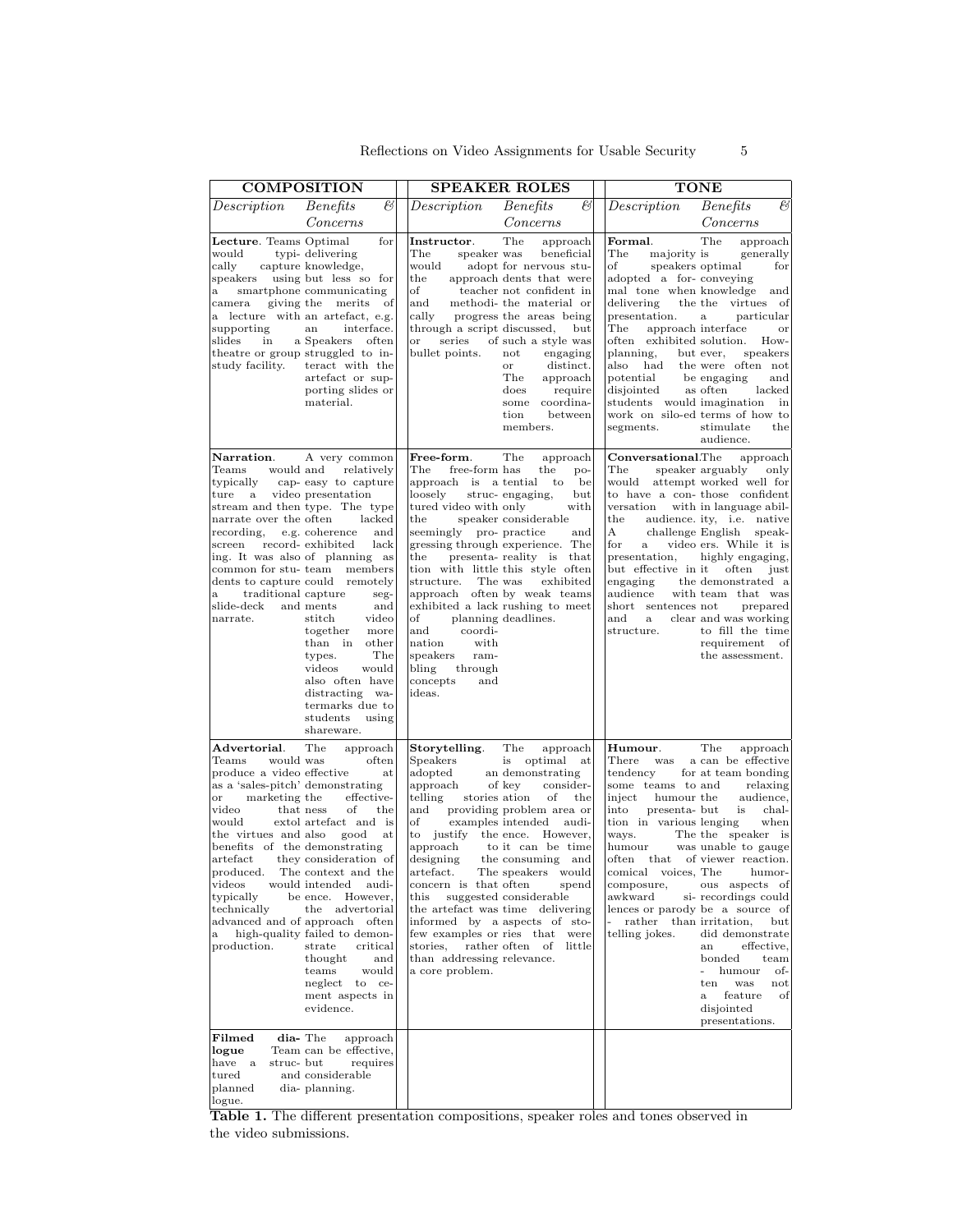than two members. Those individuals that were unable to form a team were randomly allocated to one.

Teams were permitted to produce a workload report that indicated division of labour and individuals were also allowed to make private personal assessments of each other. The marking scheme was not tailored specifically to presentation or video challenges, but did emphasise aspects such as clarity of speech and use of visuals aids. Teams were not provided with any specific guidance on how to produce videos, suggested tools or any strict guidance as to format. A brief suggested structure was provided. Nevertheless, the expectation was that students were *digital natives* and higher practised 'readers' of video, they would be skilled at production than those students a decade prior.

Unfortunately, the artefact produced only cemented the notion that students were not digital natives. The reality is that while some teams produced excellent work, many submissions were uninspiring. Table 1, on page 5, outlines some of the different presentation compositions, speaker roles and tones observed over the case studies.

The most common presentation composition was that of a narration. Teams often produced either a standard slide-deck or screen recording with accompanying narration. The narration was often not coordinated with the visuals and often felt wooden and scripted. The second dominant presentation type was that of a lecture that comprised of oration, body language and slide-deck. The artefact can be likened to the output of lecture solutions, such as Echo360. However, such capture was often of low-quality - typically comprising of a team presenting in front of a smartphone capturing the team within a lecture theatre or private study facility. A less popular but interesting style was that of advertorial. The style was not unusual given the assignment and was creative and engaging. The only problem with the approach was that the speaker would frequently miss the opportunity to cement ideas and solutions in research evidence, feeling it did not fit the with 'advert-like' nature of the video.

The tone of the presentations for the most part was consistent among teams with most adopting a very formal tone. There was also little variation on *speaker* role. It was the case that some teams would adopt a more instructor style. The approach is valuable when speaking with diverse audiences and useful to keep shy and unprepared speakers on-track as they can use bullet points as a crutch. The distraction of the style was that speakers often did not engage with the artefact and often did not fully communicate its benefits.

The overall quality of the submitted artefact was disappointing. The result in part can be explained by the lack of guidance on video presentations issued to the teams of students. Nevertheless, the experience could also be due to the nature of the course and assignment. Consequently, we decided to contrast the experience of the video assignment on a usable security course with that on a technical security course.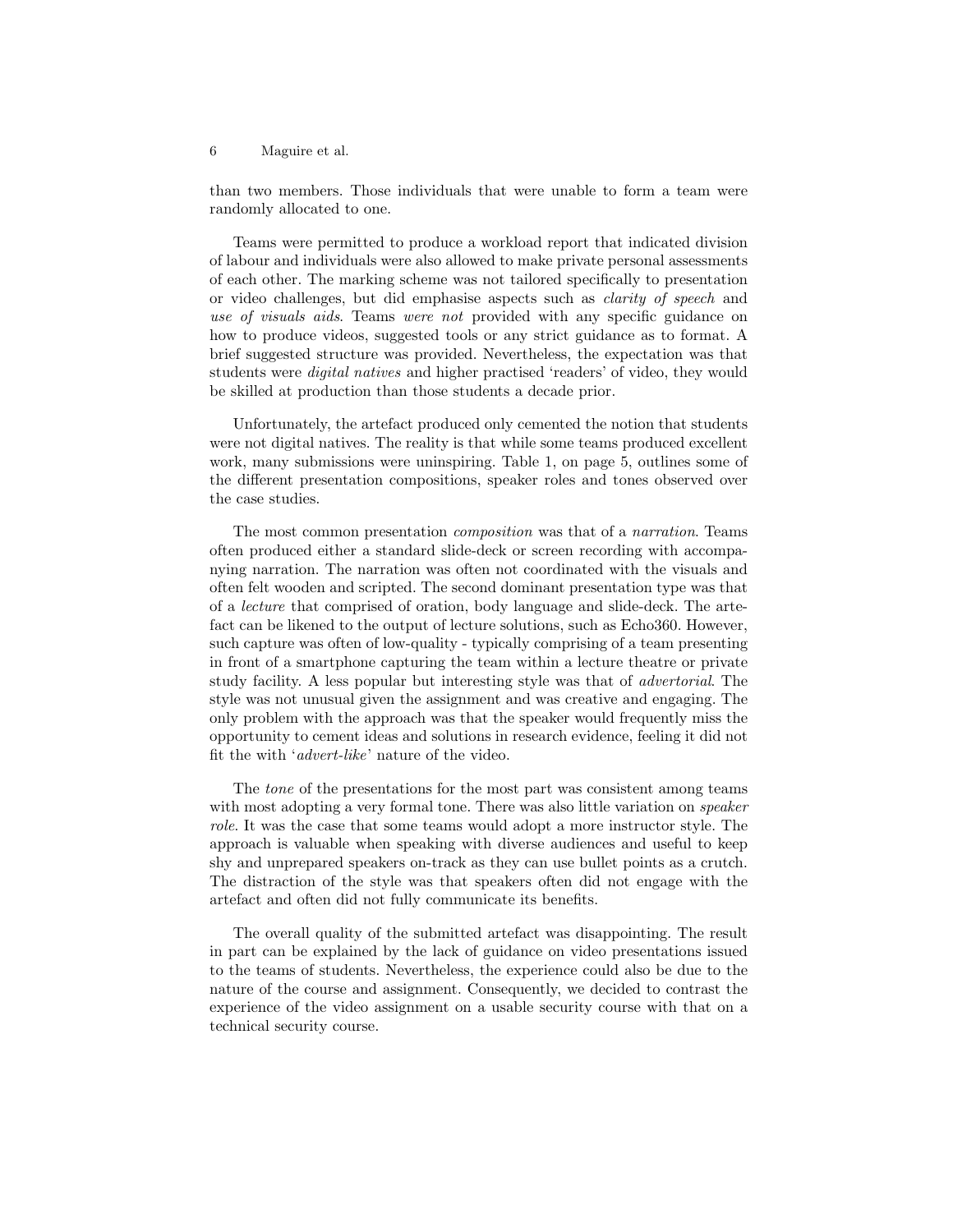#### 4.2 Technical Security

The second case study was the use of video presentations to propose a defence strategy for a vulnerable web site. The class comprised 94 students, who selforganised into 30 teams of three and one team of four. Those students who did not self-select a team were allocated one at random. The video was to be a maximum of 12 minutes long and had a proposed structure which focused on reflection, critical analysis and synthesis of the material taught in the context of the provided website.

This emphasis on deeper understanding was also reflected in the marking scheme where 50% of the mark was allocated to depth of understanding and critical analysis. A further 25% was allocated to presentation quality, which was on the basis of organisation, reasoning and coherence rather than aesthetics. The final 25% was allocated to the attack stage.

The artefacts produced were all of the narration composition outlined in Table 1 where a video stream was captured and narrated over. The benefit of the narration type was that it was easy for students to capture, both collaboratively and remotely. Within this, there were two styles; those demonstrating the attacks in real time and those presenting a slide deck. We classify narrating over slides as an example of an instructor role and those who demonstrated attacks in real time as an example of free form role as presented in Table 1 .

Those demonstrating the attacks in real time were generally unsuccessful in using the time permitted to their advantage as there were often large gaps in narration. We believe this is likely as a result of familiarity with this sort of demonstration as it is used in assessment elsewhere and it is not normally expected that students provide an accompanying narrative. Those presenting using a slide-deck favoured heavy use of bullet points, which were often read from the screen. Again, arguably this is due to the familiarity and comfort with this approach though surprising for presumed digital natives.

Those presenting narration over a slide deck often presented more synthesis of material, but struggled to critically present a choice for best approach to defence. It echoed the approach taken in the classes on this topic where the attacks and all defences were presented.

The tone used was mostly formal with some submissions incorporating humor. For example, one submission included a 'bloopers reel' after the presentation. In these submissions it was clear that the team had worked together closely as their voices were often heard in a conversation over this part of the video. In contrast, those who did not attempt humor were often clearly portioned between the team and pieced together at a later time. This was evident from the difference in audio quality and in lower quality submissions it was evidenced in material being revisited with no clear overarching narrative.

## 5 Discussion

Upon reflection it seems obvious that by not providing sufficient support and guidance some teams were not able to attain the expected high-quality outputs.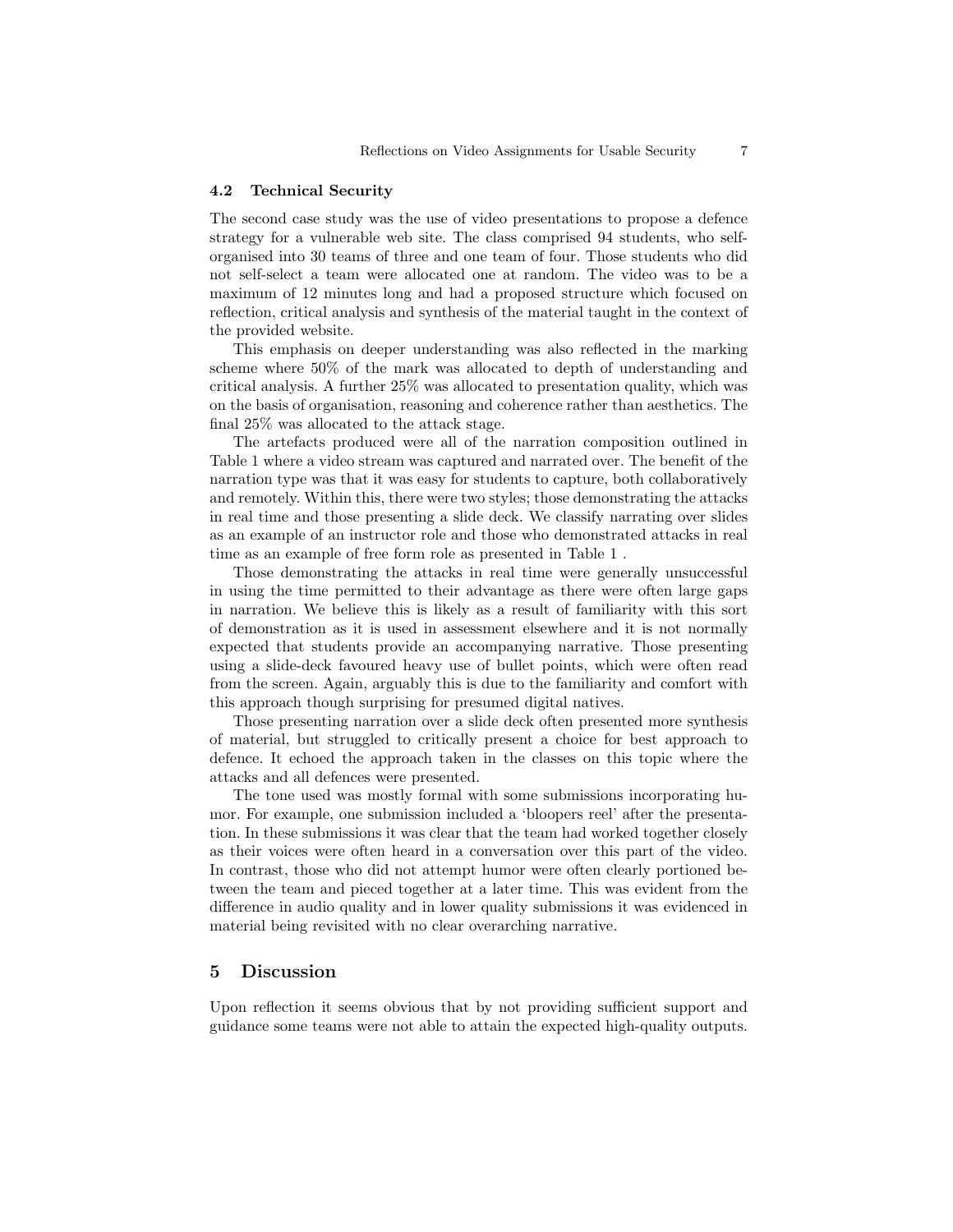However, we were unconsciously misled by the notion that individuals that consume video are sufficiently skilled to produce slick, creative and engaging video presentations.

The immediate recommendation to any educator considering video is to dismiss the idea that individuals are digital natives or have any real practice or skill in producing digital video merely because they consume hours of digital content. In addition to this immediate recommendation we have a further three recommendations for those educators considering video assignments.

The first recommendation is to introduce peer-review for video assignments. The motivation is that it is difficult enough for a student to devise a single solution to a problem, rather than consider the myriad of potential solutions that may be possible, never mind identify the optimal one. The inexperienced author of such videos would be best served by seeing how other novices are approaching the assignment. The use of peer-review can be performed in stages. The minimum stage would be for students to observe others draft videos, merely to have insight into how other novices are tackling the problem. The next stage would be for the student to review a the draft video. The final stage would be for teams to articulate what they found optimal or strong in the draft video.

The second recommendation is to provide students with sample artefacts. It is not enough to promote creativity without any guidance as to what is possible. A blank page is not so much inspiring as intimidating. Sample artefacts give students insight into what can be done, and what looks good (at least to them). These sample artefacts could be artificial, produced by the lecturer in advance. Artificial samples could be contrasted with authentic submissions from previous cohorts, if available. Ideally, these videos could be labelled using the categories outlined in Table 1, on page 5. These sample artefacts would again help students in understanding the expectations of the video presentation.

The third recommendation is to consider that video production is a skill and learning a skill requires a different pedagogical approach to learning facts. Consequently, such skill training should happen beyond a single course and form part of a wider curriculum. Assessors should decide in advance the important aspects and expectations of video assignments. This would avoid delivering the same bad habits repeatedly across multiple courses as well as cement an awareness in students that some presentation styles and tones fit certain situations, not all.

## 6 Conclusion

The reality is that we assumed good *readers* made good *writers*. The vast experience of written assessments makes it clear that this is not case. The recommendations offered in the discussion section are drawing heavily from those to improve writing. Specifically, we are arguing that students should peer-review, inspect samples and attend specially designed skills session as part of curriculum. On the other hand, an accomplished writer will also be well-read. Therefore, it